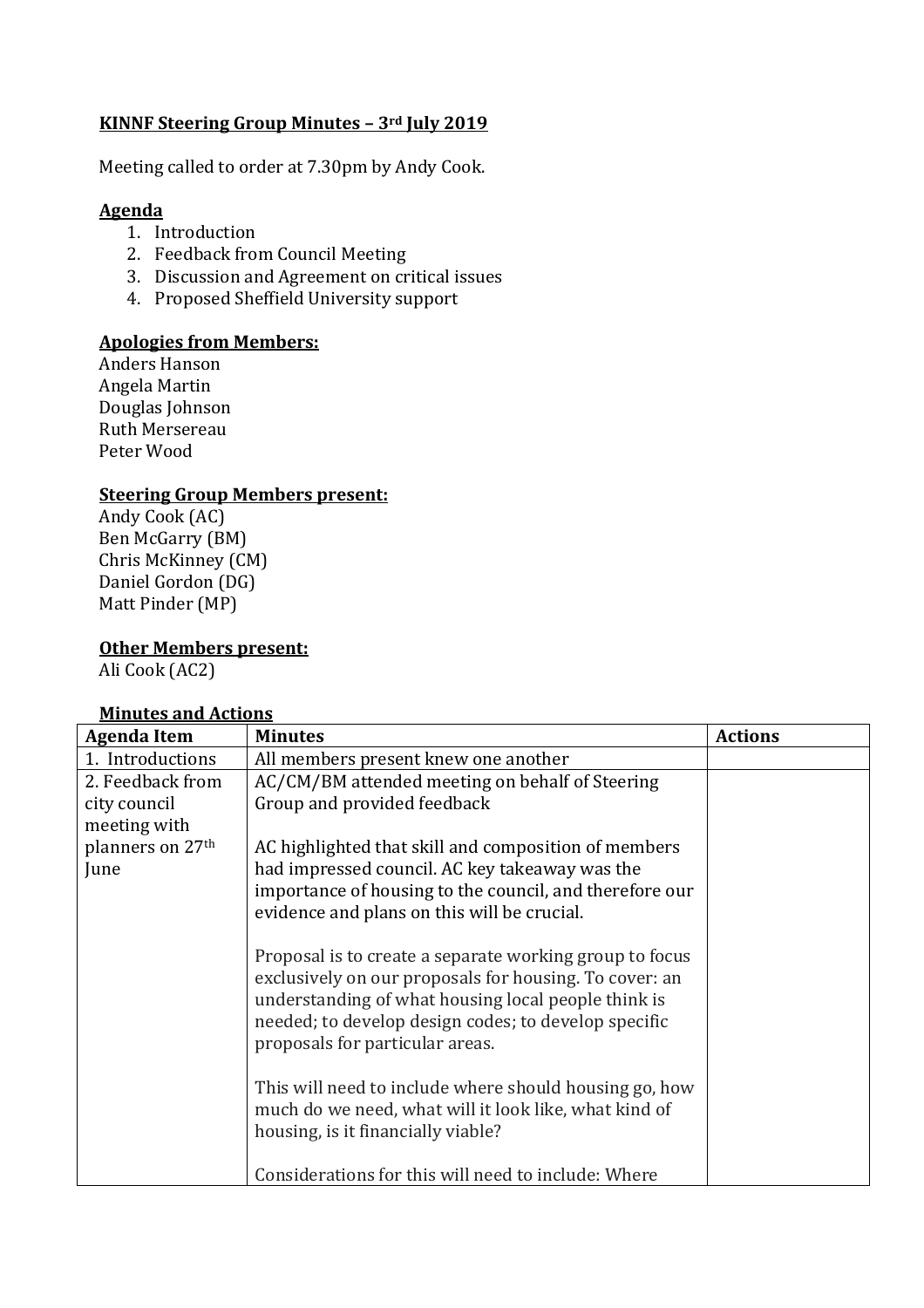|                                                                                                                   | should it go: need to look at the sites that are available                                                                                                                                                                                                                                                                                                                                                                                                                                                                                                                                                                                                                                                                                                        |                                                                                                        |
|-------------------------------------------------------------------------------------------------------------------|-------------------------------------------------------------------------------------------------------------------------------------------------------------------------------------------------------------------------------------------------------------------------------------------------------------------------------------------------------------------------------------------------------------------------------------------------------------------------------------------------------------------------------------------------------------------------------------------------------------------------------------------------------------------------------------------------------------------------------------------------------------------|--------------------------------------------------------------------------------------------------------|
|                                                                                                                   | How much do we need: partly determined by national<br>assessments, need to consider density and amenities<br>(council approach is currently based on a site not<br>locality assessment) - no right number this will need to<br>be evidence based                                                                                                                                                                                                                                                                                                                                                                                                                                                                                                                  |                                                                                                        |
| 3. Discussion and                                                                                                 | The process for the initial consultation period will need                                                                                                                                                                                                                                                                                                                                                                                                                                                                                                                                                                                                                                                                                                         |                                                                                                        |
| agreement on<br>critical issues:<br>a.) community<br>and<br>stakeholder<br>consultation<br>process and<br>methods | to follow these stages:<br>Define scope (proposed in papers – to be shared<br>- was agreed at meeting)<br>Agree the vision for the KIN Neighbourhood<br>Plan (to be put on agenda of August meeting)<br>Identify key stakeholders (within a week of<br>minutes)<br>Inform stakeholders (to inc. scope, questions<br>within the NP and opportunities to discuss -<br>overall consultation to be held over month of<br>September)<br>Collate feedback into themes (ongoing through<br>September to early October date) and initial<br>review by Steering Group<br>Feedback to be considered by working group<br>parties e.g., green<br>Develop recommendations over what to include<br>to be presented to steering group<br>Proposals to be drafted into a draft NP | CM to share draft<br>vision prior to<br>next meeting<br><b>BM</b> to circulate<br>list of stakeholders |
| b.) Scope of<br>Neighbourhood<br>Plan                                                                             | Steering Group agreed scope of the neighbourhood plan<br>(See below)                                                                                                                                                                                                                                                                                                                                                                                                                                                                                                                                                                                                                                                                                              | Scope attached -<br>end of minutes                                                                     |
| c.) Review role<br>of thematic<br>working<br>groups and<br>need of<br>housing<br>working group                    | Steering Group agreed to setup housing working group,<br>Chris McKinney to lead                                                                                                                                                                                                                                                                                                                                                                                                                                                                                                                                                                                                                                                                                   | CM to pull<br>together housing<br>proposals                                                            |
| 4. Sheffield                                                                                                      | CM proposed Masters student support to focus on                                                                                                                                                                                                                                                                                                                                                                                                                                                                                                                                                                                                                                                                                                                   | <b>BM</b> and <b>CM</b> to                                                                             |
| University                                                                                                        | businesses: gathering info around business within                                                                                                                                                                                                                                                                                                                                                                                                                                                                                                                                                                                                                                                                                                                 | meet student and                                                                                       |
| support                                                                                                           | Neighbourhood Area and priorities                                                                                                                                                                                                                                                                                                                                                                                                                                                                                                                                                                                                                                                                                                                                 | supervisor                                                                                             |
| 5. AOB                                                                                                            | Next Meeting: will be held on Wednesday the 7th August<br>2019, venue TBC. Agenda to include:<br>Scope (CM), Vision (CM), Agree drop in sessions for<br>initial consultation (AC)                                                                                                                                                                                                                                                                                                                                                                                                                                                                                                                                                                                 |                                                                                                        |